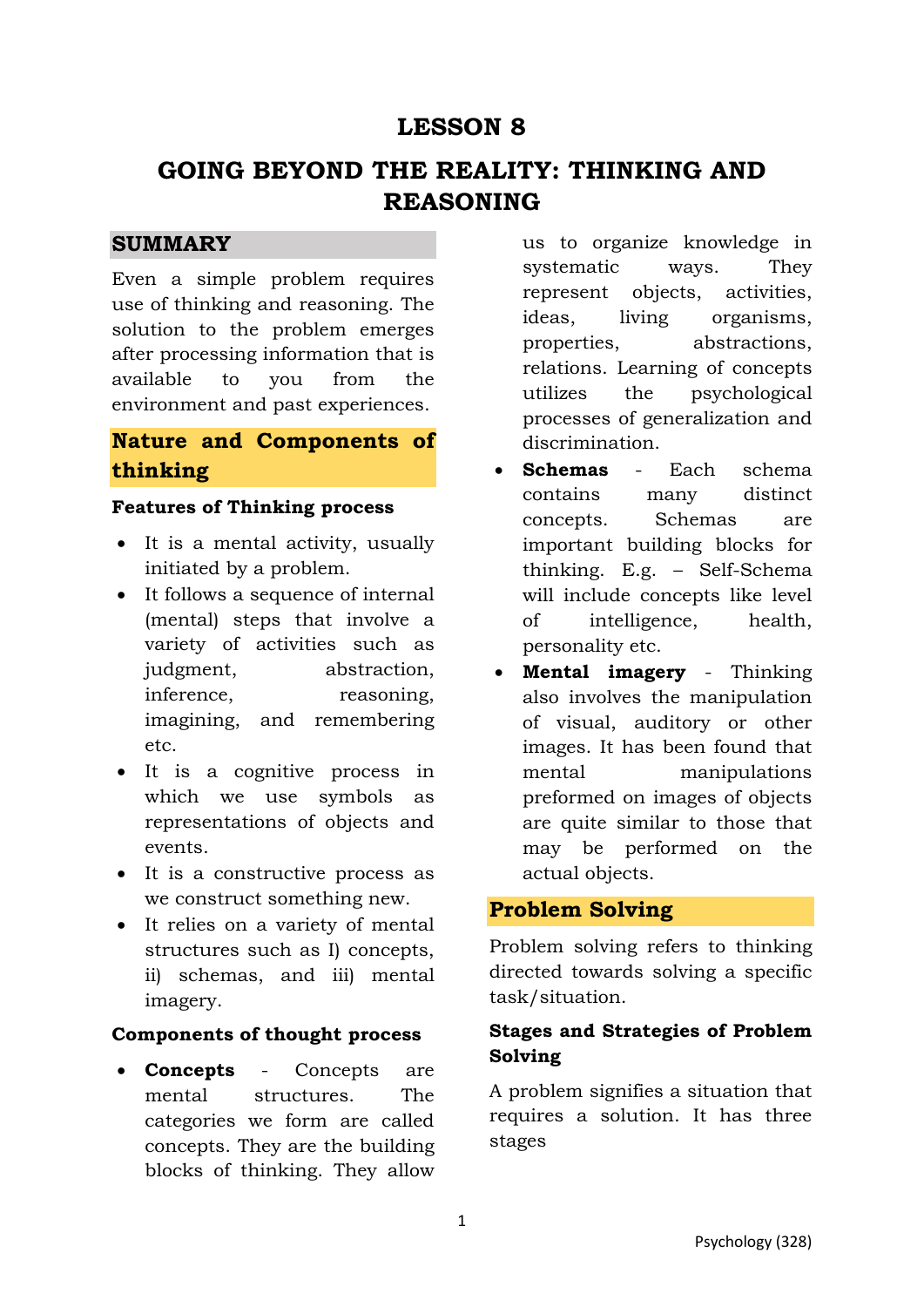

Problems may differ with respect to the levels of complexity but steps involved remain the same. For more complex problems the second stage requires more time in order to carry out a number of mental operations.

## **Mental Set in Problem solving**

Mental Set is a tendency to respond to new problem in the same manner that was used earlier. Previous success with a particular rule provides a kind of mental rigidity which hinders creativity.

## **Reasoning**

**Reasoning** is a mental process. It is involved in logical thinking, problem solving, and decision making. There are two types of reasoning:

**Deductive Reasoning**: In this reasoning the person tries to deduce or draw conclusions from a set of initial assertions or premises. Here, we typically go from general to the particular.



**Inductive Reasoning**: In this case we go from available evidence to generate a conclusion about the likelihood of something. In this type of reasoning, we consider a number of different instances and try to determine (induce) what general rules cover all instances. Most cases of scientific research involve inductive reasoning.

**Decision Making** - it is a kind of problem solving in which we select an appropriate alternative out of a number of alternatives available to us. We make several decisions in our day-to-day life, such as decisions pertaining to our personal life, social life, education, career etc. Decisions can lead to success or failure, but our decision making also involves judgment.

## **Judgement and Decision making**

Judgement and decision making are interrelated processes. Judgement involves evaluation of information about the world (objects, events, persons etc.) while decision requires choices.

## **Language and Thought**

Without language it would not have been possible to express our ideas, feelings to others effectively.

### **Use of Language**

Language is a vehicle of thought and a tool for all kinds of social interaction. It conveys intentions, feelings, motives, attitudes and beliefs, etc.